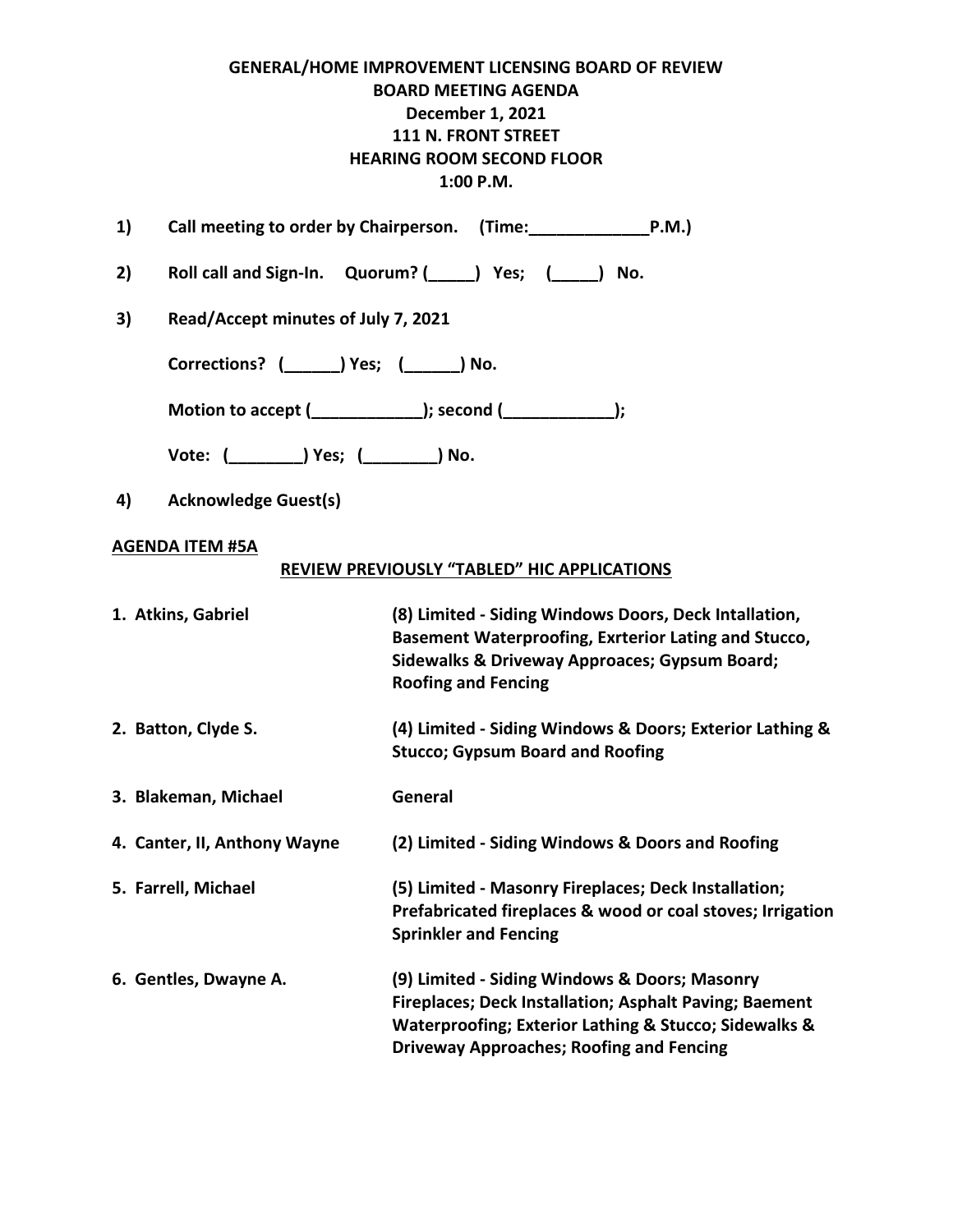| 7. Rodriguez Colon, Luis Antonio                               | (7) Limited - Siding Windows & Doors; Deck Installation;<br>Basement Waterproofing; Gypsum Board; Sidewalk &<br><b>Driveway Approaches; Roofing &amp; Fences</b>                                                |  |  |  |
|----------------------------------------------------------------|-----------------------------------------------------------------------------------------------------------------------------------------------------------------------------------------------------------------|--|--|--|
| 9. Emporonieto, Homero                                         | (2) Limited - Siding Windows & Doors and Roofing                                                                                                                                                                |  |  |  |
| 10. Stienecker, Austin                                         | (7) Limited - Siding Windows & Doors; Deck Installation;<br>Prefabricated fireplaces & Wood or Coal Stoves;<br>Sidewalks & Driveway Approaches; Gypsum Board;<br><b>Roofing and Fencing</b>                     |  |  |  |
| 11. Randolph, Brad Lee                                         | (8) Limited - Siding Windows & Doors; Deck Installation;<br><b>Asphalt Paving; Basement Waterproofing; Sidewalks &amp;</b><br>Driveway Approaches; Gypsum Board; Roofing and<br><b>Fencing</b>                  |  |  |  |
| 12. Teferra, Tinbit                                            | (2) Limited - Siding Windows & Doors and Roofing                                                                                                                                                                |  |  |  |
| 13. Faulkner, Troy                                             | (5) Limited - Siding Windows & Doors; Deck Installation;<br><b>Gypsum Board; Roofing and Fencing</b>                                                                                                            |  |  |  |
| <b>AGENDA ITEM #5B</b><br><b>REVIEW "NEW" HIC APPLICATIONS</b> |                                                                                                                                                                                                                 |  |  |  |
| <b>NAME</b>                                                    | YES/NO<br><b>LICENSE TYPE</b>                                                                                                                                                                                   |  |  |  |
| 14. Lind, James                                                | General                                                                                                                                                                                                         |  |  |  |
| 15. Swartz, Dustin                                             | General                                                                                                                                                                                                         |  |  |  |
| 16. Vance, Rodney L.                                           | General                                                                                                                                                                                                         |  |  |  |
| 17. Barnhart, Scott                                            | (7) Limited - Siding Windows & Doors; Deck Installation;<br>Prefabricated fireplaces & Wood or Coal stoves;<br><b>Basement Waterproofing; Exterior Lathing &amp; Stucco;</b><br><b>Gypsum Board and Fencing</b> |  |  |  |
| 18. Logan, Tony                                                | <b>Limited - Siding Windows &amp; Doors</b>                                                                                                                                                                     |  |  |  |
| 19. McDonald, John                                             | (8) Limited - Siding Windows & Doors; Deck Installation;<br><b>Asphalt Paving; Basement Waterproofing; Exterior</b><br>Lathing & Stucco; Gypsum Board; Roofing and Fencing                                      |  |  |  |
| 20. Sipes, Dave                                                | <b>Limited - Roofing</b>                                                                                                                                                                                        |  |  |  |